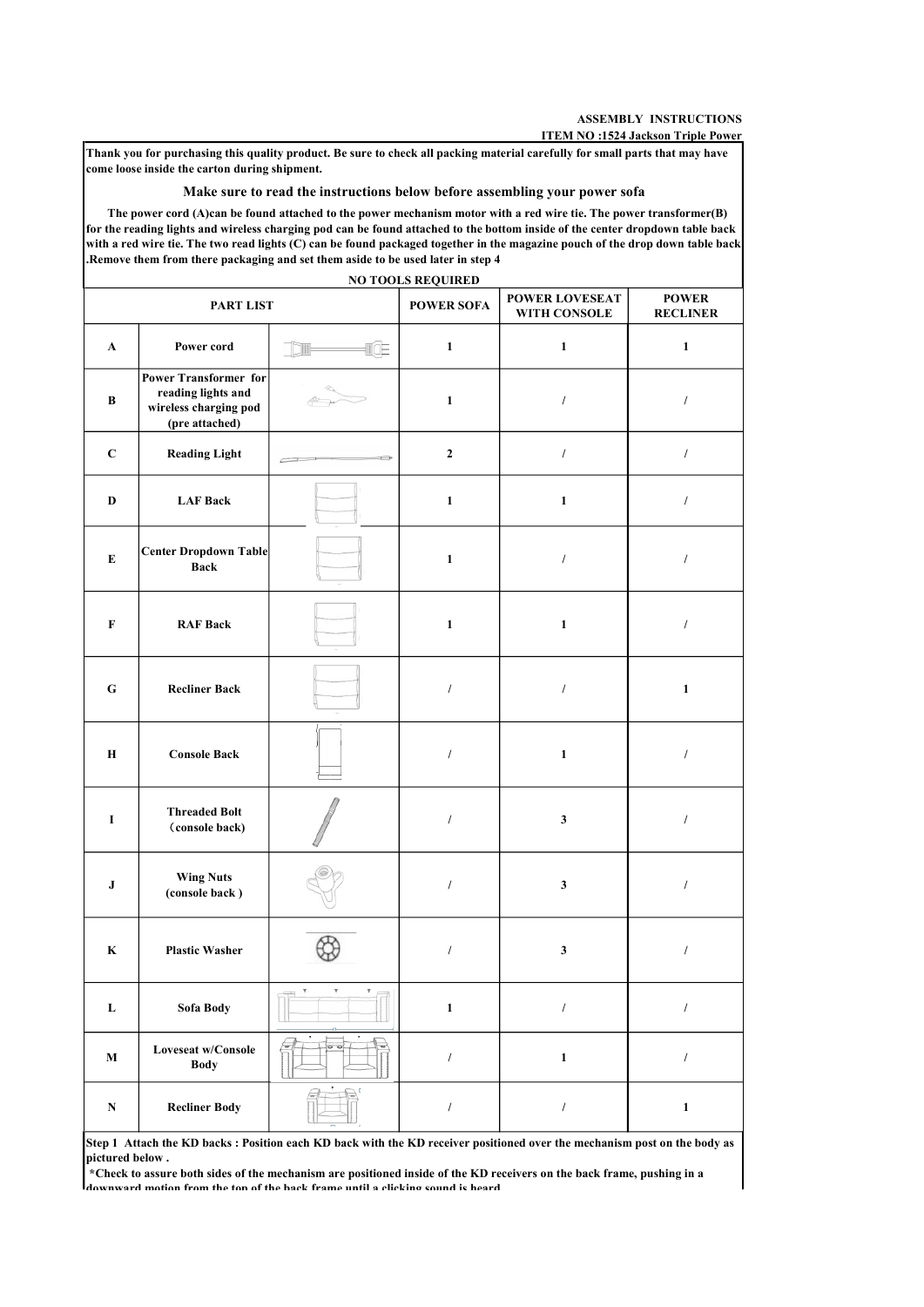

Care should be taken with the Sofa center dropdown table back as it may try and open during this step



## Step 2\*

Attach the leadwires found at the bottom of motion back to the leadwires at the rear of each motion seat, Red to Red & Yellow to Yellow. Make sure to close the clip locks to assure the connections will not come loose during use

The headrest leadwires are  $\sqrt{25}$ marked with yellow tape

The lumbar leadwires are marked with red tape



## Step 3

\*Attach outside backs across the bottom rear of each seat rail with the pre attached velcro

## Step 4

\*After attaching KD back as noted in steps 1,2 & 3, attach the power cord(A) to the power plug found at the rear of the left arm facing .

## Step 5

\*Loveseat Only: Attach the console back(H) with the hardware provided (I,J & K). Position the console back over the rear of the console. Align the holes and start all wing nuts before completely tightening. To prevent damage becareful not to overtighten

After assembly is complete your product should look as seen below.

# 1 SOFA/LOVESEAT W/CONSOLE /CHAIR



## <sup>2</sup> CHAIR/HOME THEATRE CONSOLE

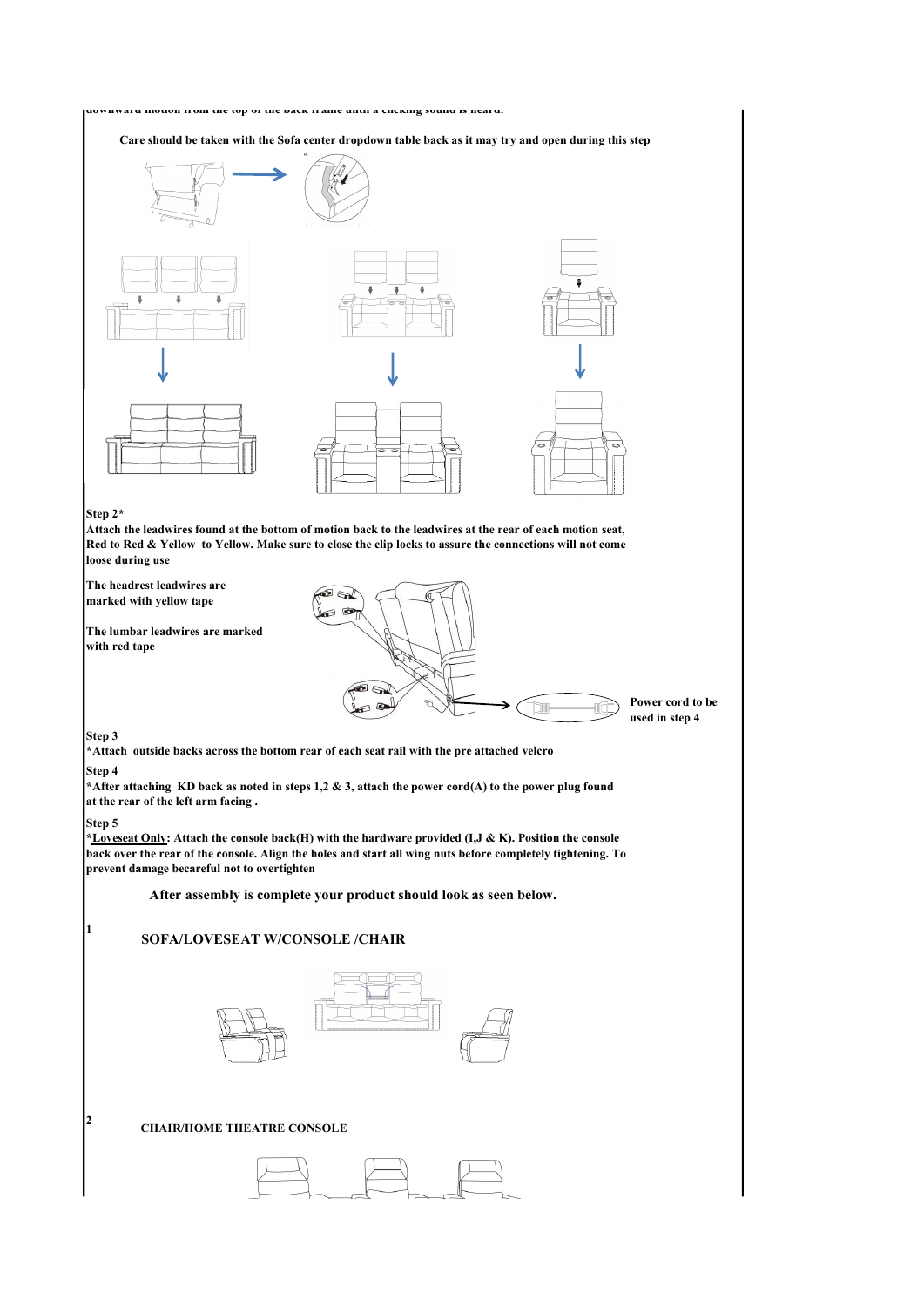

## Notes:

 Do not plug the power cord and/or power transformer into a power outlet until your product has been completely assembled and in the location of its intended use

 The two USB lights are intended to be used with the USB ports located in the center dropdown table back only. When not in use we recommend you store them in the magazine pouch or the hidden storage under the arm pads

 To help prevent shock and or damage to your product only plug the power cord into a grounded outlet .The toggle switch at the rear of the arm will illuminate red when the product has power.

Read the operating instructions carefully before using your powered mechanized furniture

MADE IN CHINA